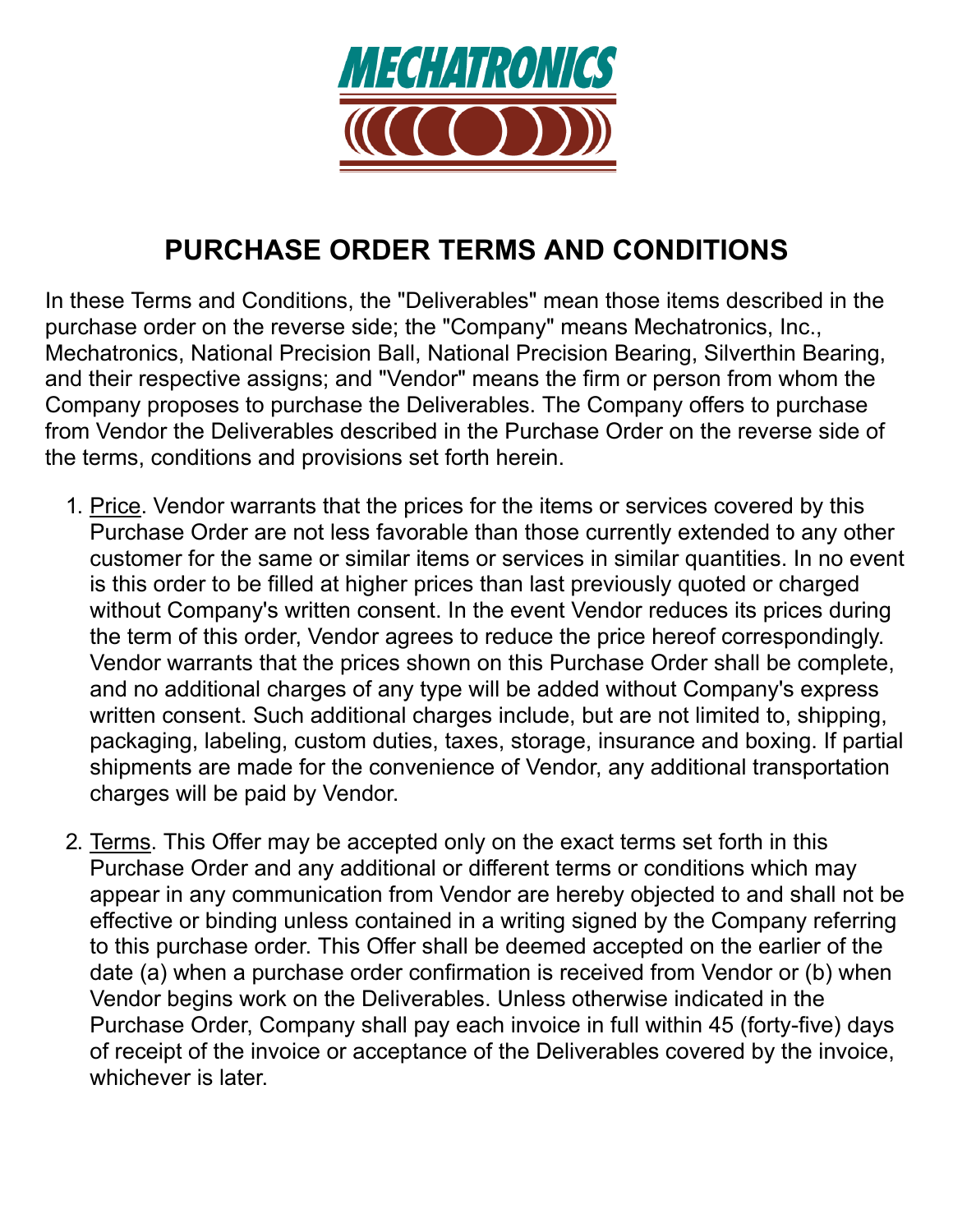- 3. Delivery. Delivery by Vendor of the Deliverables shall be as shown in the "Ship to" block on the face of this Purchase Order or as otherwise directed by Company. Unless otherwise specified on the face of this Purchase Order, all products will be packaged by Vendor in suitable containers to permit safe and secure transportation and handling. Time is of the essence. Delivery shall be strictly in accordance with the schedule set forth in the Purchase Order. Vendor shall expend its best efforts to conform to the mutually agreed upon delivery date or dates. Items delivered more than fifteen (15) days prior to the Purchase Order item delivery schedule, may at Company's option, be returned to Vendor at Vendor's expense. Vendor agrees to notify Company as soon as possible after Vendor becomes aware that it will not be able to deliver any or all of the Deliverables on the date specified for delivery, and Company may thereupon at its sole discretion (a) terminate this purchase order in whole or in part without liability to Company and without waiving any rights to recover damages (including incidental and consequential damages) under the Uniform Commercial Code ("UCC") as adopted in the State of Washington, or (b) require Vendor to use additional effort, including premium effort, and shall ship via air or other expedited routing to avoid or to minimize delay to the maximum extent possible and all at no charge to Company or change in the price and without prejudice to any of Company's rights or remedies, whereupon Vendor shall use such efforts.
- 4. Risk of Loss and Insurance. The risk of loss from any casualty to the Deliverables, regardless of the cause or of the casualty, shall be on Vendor until the Deliverables have been delivered as provided in paragraph 3 and accepted in the manner provided under paragraph 8. Unless otherwise specified in the Purchase Order, all shipments shall be F.O.B. Preston, Washington, or if international C.I.F. Preston, Washington or other destination specified by Company. Vendor agrees to insure the Deliverables from and against all reasonable and customary hazards and risks of injury and destruction from the time the Deliverables are identified to the contract to the time of delivery. Insurance shall be placed with reputable underwriters and shall name Company as a loss payee as its interests may appear, and such policy shall waive subrogation rights against Company.
- 5. Inspection at Vendor's Premises. At the request of Company, the Deliverables shall be subject, at any time prior to delivery, to inspection by Company at the premises of Vendor. Vendor, upon such request and without cost to Company, shall provide reasonable facilities and assistance for the safety and convenience of such inspectors. At the time of inspection, Vendor shall make available to the inspectors copies of all such information relating to the Deliverables, including all specifications, drawings, samples, and descriptions, requested by inspectors to facilitate this inspection. This inspection shall be deemed as preliminary only and the Deliverables shall be subject to final inspection and acceptance after delivery at Company's place of business.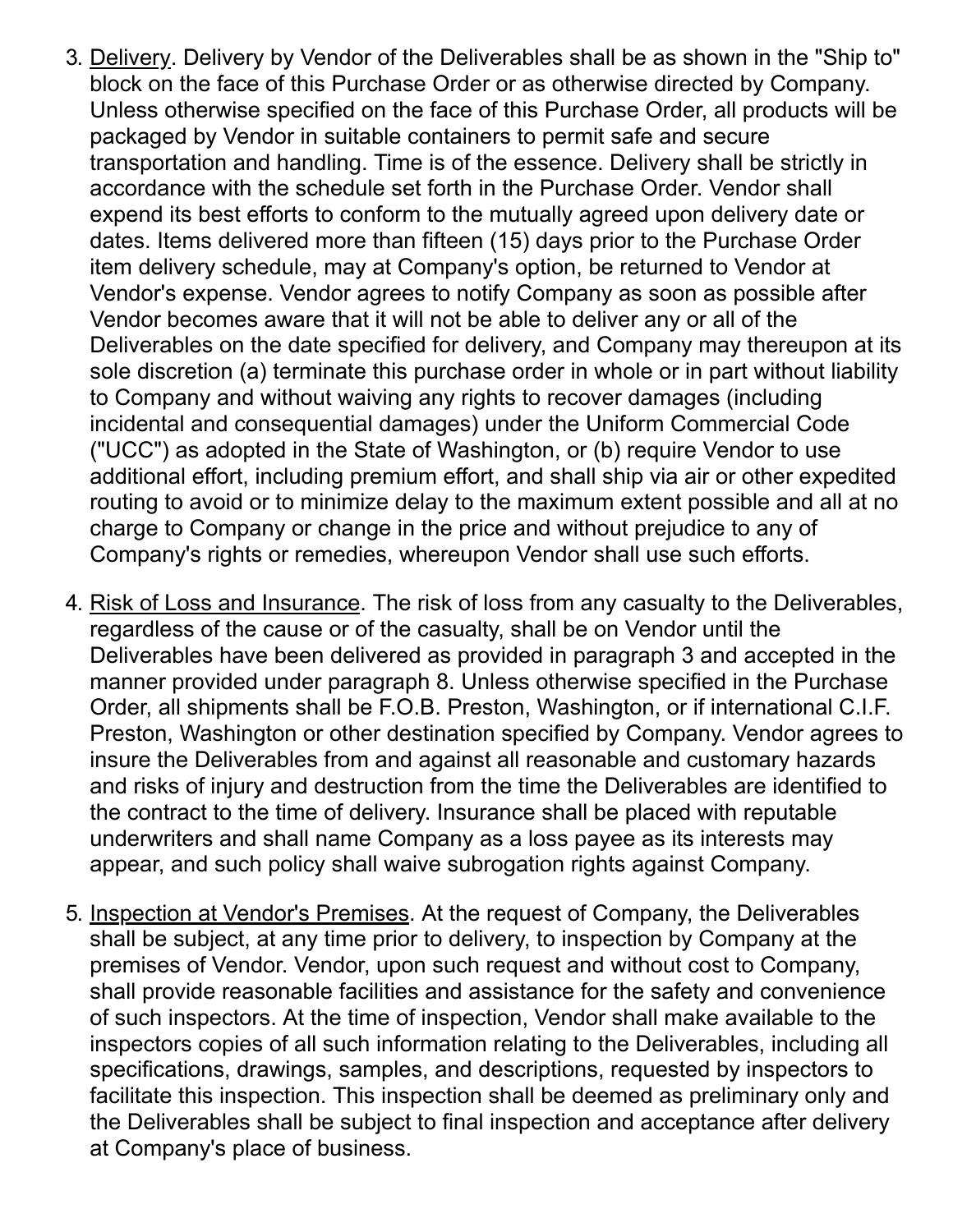- 6. Adequate Assurances. In the event that Company learns of a non-conformity of the Deliverables prior to delivery, Company may demand from Vendor adequate assurances of cure and Vendor shall provide such assurances, both as to the particular Deliverables in question and as to future installments, if any, within ten business days after such demand. In the event of Vendor's failure to provide adequate assurances, Company may in its sole discretion terminate this contract in whole or in part (including with respect to future installments) without liability to Company and without waiving any rights to recover damages (including incidental and consequential damages) from Vendor or to purchase such Deliverables elsewhere and hold Vendor accountable for "cover" as defined in the UCC as adopted in the State of Washington.
- 7. Final Inspection. Vendor shall inspect and test the Deliverables prior to their shipment to Company. Notwithstanding any prior payment or prior inspection by Company of the Deliverables, acceptance of the Deliverables shall be subject to final inspection by Company after delivery at Company's place of business. Company shall be entitled to inspect the Deliverables in any manner that is possible and commercially reasonable, including utilizing persons not employed by Company for the purpose of making the inspection.
- 8. Acceptance of Deliverables. In no event shall acceptance of the Deliverables occur until Company has had a reasonable period of time to conduct a final inspection of Deliverables, however inspection within ten business days following receipt at the delivery point specified in paragraph 4 above shall be conclusively deemed reasonable. Notwithstanding the foregoing, where the Deliverables are an integral part of or a component of a system, acceptance of the Deliverables shall not occur until Company has had a reasonable period of time to conduct a final inspection of the entire system. Company, at Company's option, may reject quantity over shipments that are not specifically covered by a properly executed Change Order to this Purchase Order, and such over shipments are subject to return by Company to Vendor at Vendor's expense.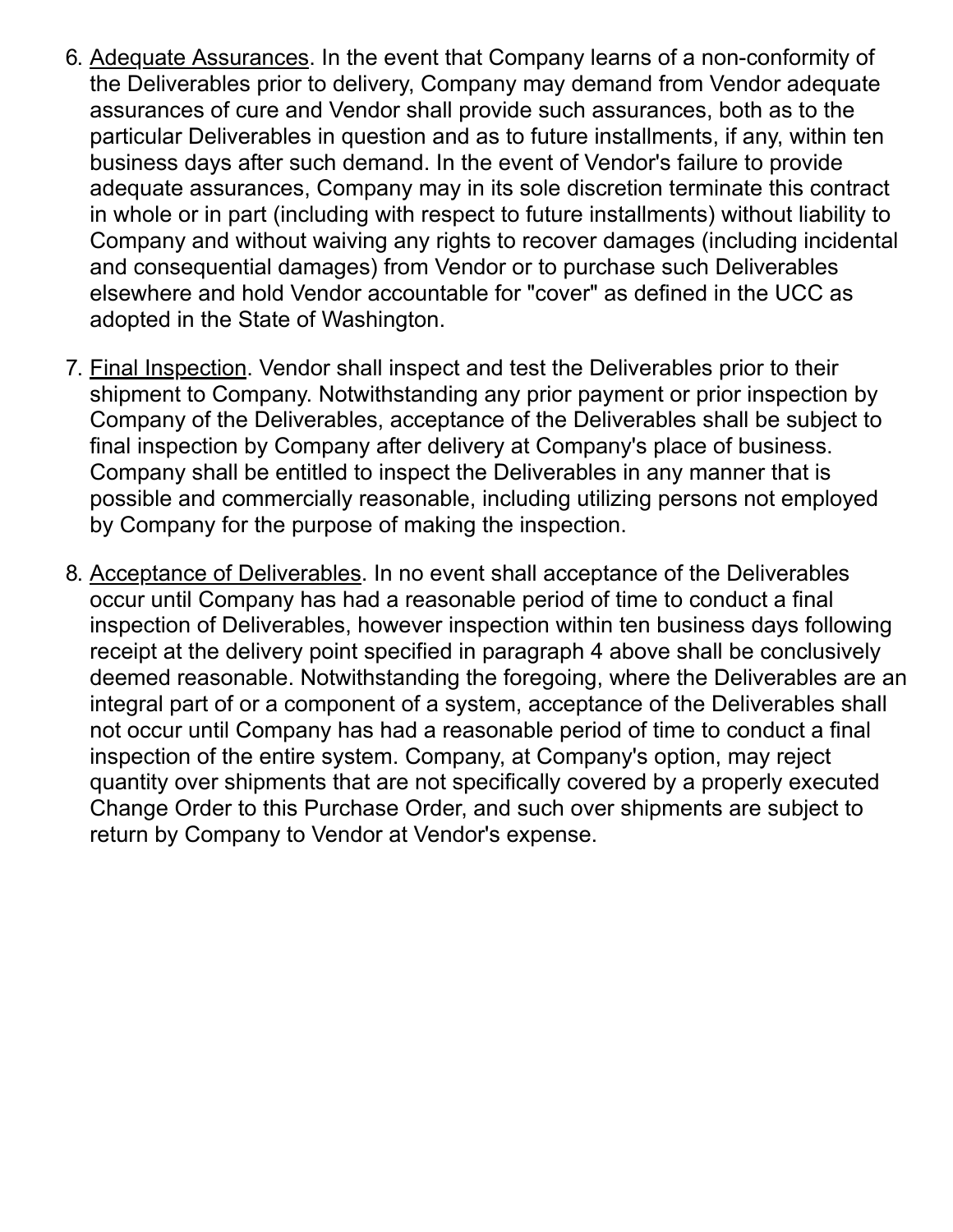- 9. Warranty. The Deliverables shall be in conformity with the highest standards of quality and professionalism. Vendor warrants that the Deliverables shall be free from defects in design, materials and workmanship and shall conform to all applicable requirements, specifications, samples, drawings and descriptions either provided by or to Company, including, without limitation, all requirements, specifications, samples, drawings and descriptions contained or referenced in any other documentation provided or produced by Vendor, shall conform to all applicable requirements of law and government regulation, and shall otherwise be merchantable and fit and suitable for their intended purposes. Vendor further warrants that it owns the Deliverables and has the power to, and shall, transfer the Deliverables to Company free and clear of liens, encumbrances and interests of any kind. These warranties shall survive delivery, inspection, acceptance and payment.
- 10. Remedies for Non-Conformity. Without prejudicing Company's other rights and remedies, Company may return at Vendor's sole expense all Deliverables which do not conform to Vendor's warranties for a full refund of all sums then paid for the Deliverables. Company may, in addition, return all quantities of Deliverables tendered after the delivery date or in quantities in excess of those ordered. In the event of a non-conforming delivery, Company may, at its option, (a) demand repair and/or replacement of non-conforming Deliverables, whereupon Vendor shall repair or replace such merchandise, (b) terminate the relevant purchase order without waiving rights to recover damages (including incidental and consequential damages) or to purchase replacement goods from other suppliers and (c) hold Vendor liable for cost of "cover" as defined in the UCC.
- 11. Installment Contracts. Where Vendor is to deliver Deliverables to Company in multiple shipments, it is expressly recognized and agreed that a breach which is substantial with respect to any one installment is conclusively substantial with respect to the entire contract.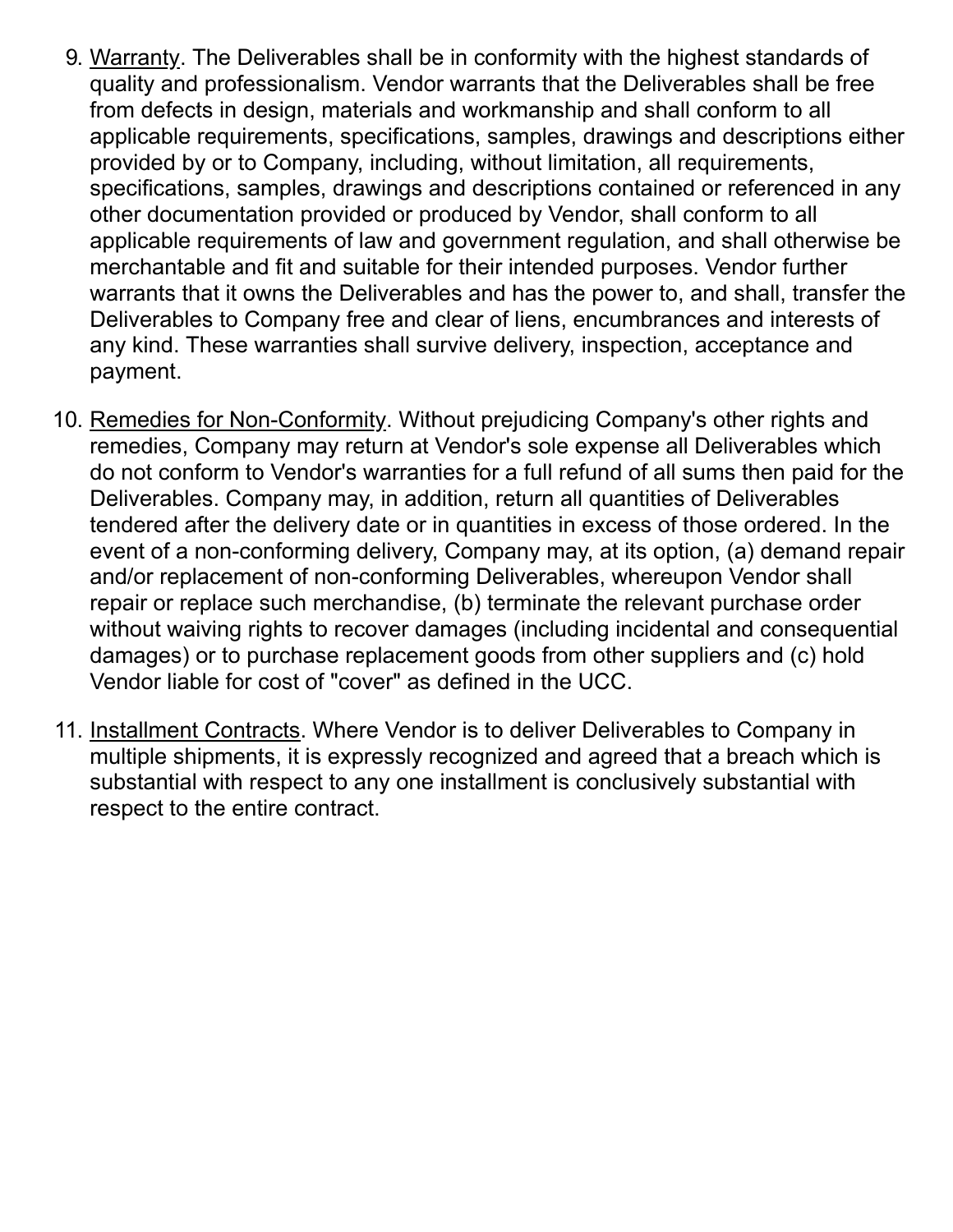- 12. Default; Remedies. Upon the occurrence of any one or more of the following events, Company shall have the right, at Company's option, in any outstanding order, to (i) cancel and terminate any contract for the purchase of Deliverables without cost or liability to Company and/or (ii) purchase the Deliverables elsewhere and charge Vendor with the difference between the net price for which the Deliverables are actually purchased and the price recorded on this purchase order and/or (iii) exercise all other rights and remedies available to Company under the UCC: (a) Vendor's insolvency or inability to meet its obligations as they become due; (b) filing of a voluntary or involuntary petition of bankruptcy by or against Vendor; (c) institution of legal proceedings against Vendor by creditors or stockholders; (d) appointment of a receiver for Vendor by any court of competent jurisdiction; (e) Vendor's failure to perform or comply with any term or condition in this contract or any order, including Vendor's failure to deliver any Deliverables to Company when due; (f) any warranty made by Vendor is or becomes untrue or incorrect; or (g) Vendor fails to give adequate assurances of performance within ten days from the demand therefore from Company. In the event of Vendor's bankruptcy or insolvency Company shall be entitled to collect from Vendor its attorney's fees and litigation expenses. The rights and remedies provided herein are cumulative and not exclusive of any rights and remedies provided by law or in equity.
- 13. Warranty of Infringement; Vendor's Authority. Vendor represents and warrants that the Deliverables and any and all other items, technology, and rights and properties of any nature developed by Vendor under this Purchase Order shall be original to Vendor and shall not infringe in any respect on the right or property of any others. Vendor shall not, without prior written approval of Company, use any equipment, suppliers, facilities, or proprietary information of any other party in Vendor's performance under this Purchase Order. Vendor further represents and warrants that Vendor is fully authorized to enter and to perform under this Purchase Order, without infringing any of Vendor's other commitments, agreements, or understandings. Vendor shall defend, indemnify and hold Company and its agents and owners harmless from and against any and all losses, claims, damages, liabilities, obligations, costs and expenses (including reasonable attorneys' fees) arising from or based upon any breach of Vendor's representations or warranties or the use of the Deliverable or any of the rights and properties.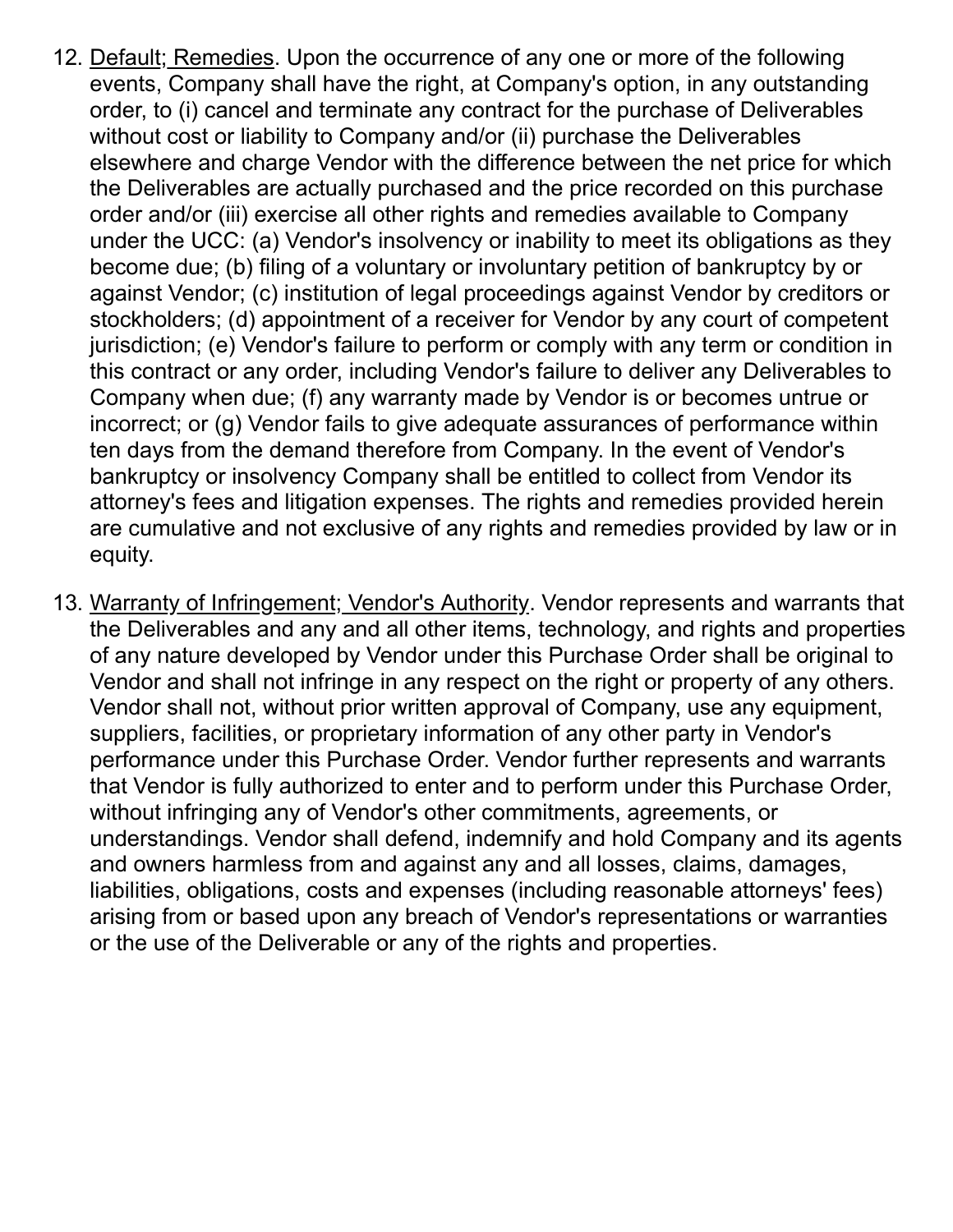- 14. Indemnity. Vendor agrees to defend, indemnify, release and hold harmless Company, its directors, officers, employees and agents against and from any and all liabilities, claims, demands, suits, causes of action, losses, penalties, fines, expenses and damages, including reasonable attorneys' fees and court costs for personal injury or bodily injury, including death, to any person and for damages to the property of anyone (including property of Company), arising out of or in connection with the use or sale of the Deliverables, from any patent or hidden defects in the quality of the Deliverables, or any breach of warranty given by Vendor with respect to the Deliverables. No limitation of liability of Vendor contained in any other writing shall be binding on or effective against Company.
- 15. Right of Setoff. Claims for monies due or to become due from Company shall be subject to deduction by Company for any setoff or counterclaim arising out of this or any other of Company's orders placed with Vendor or contracts made with Vendor. Company expressly reserves all such rights against Vendor and its assignees.
- 16. Compliance with Laws, Rules & Regulations. Vendor agrees to comply with all applicable State, Federal, and local laws in the purchase, manufacture, processing and delivery of the Deliverables. If violation of such laws has or does occur, Vendor will indemnify and save harmless Company from all loss, penalties, or payments of sums of money on account of such violation.
- 17. Employees, Agents, and Subcontractors. If Vendor uses any agents or subcontractors ("persons") in its performance under this Purchase Order, Vendor shall first request and receive Company's consent to such assistance and Vendor shall require each such person to be covered by a written agreement binding such person to the terms of paragraph 19 of this Purchase Order for the benefit of Company or its Assignee.
- 18. Assignment of Purchase Order by Company. The Purchase Order is assignable by Company upon written notice to Vendor, subject, however, to Vendor's written consent, which shall not be unreasonably withheld. Notwithstanding the foregoing, the consent of Vendor shall not be required for the assignment of this Purchase Order by Company to (i) an entity which controls, is subject to common control, or is controlled by Company, or (ii) an unrelated entity that is a national bank or financial institution or an affiliate thereof. Assignment by Company pursuant to this paragraph shall have no effect on, or serve to diminish in any way, Company's rights and remedies under this Purchase Order.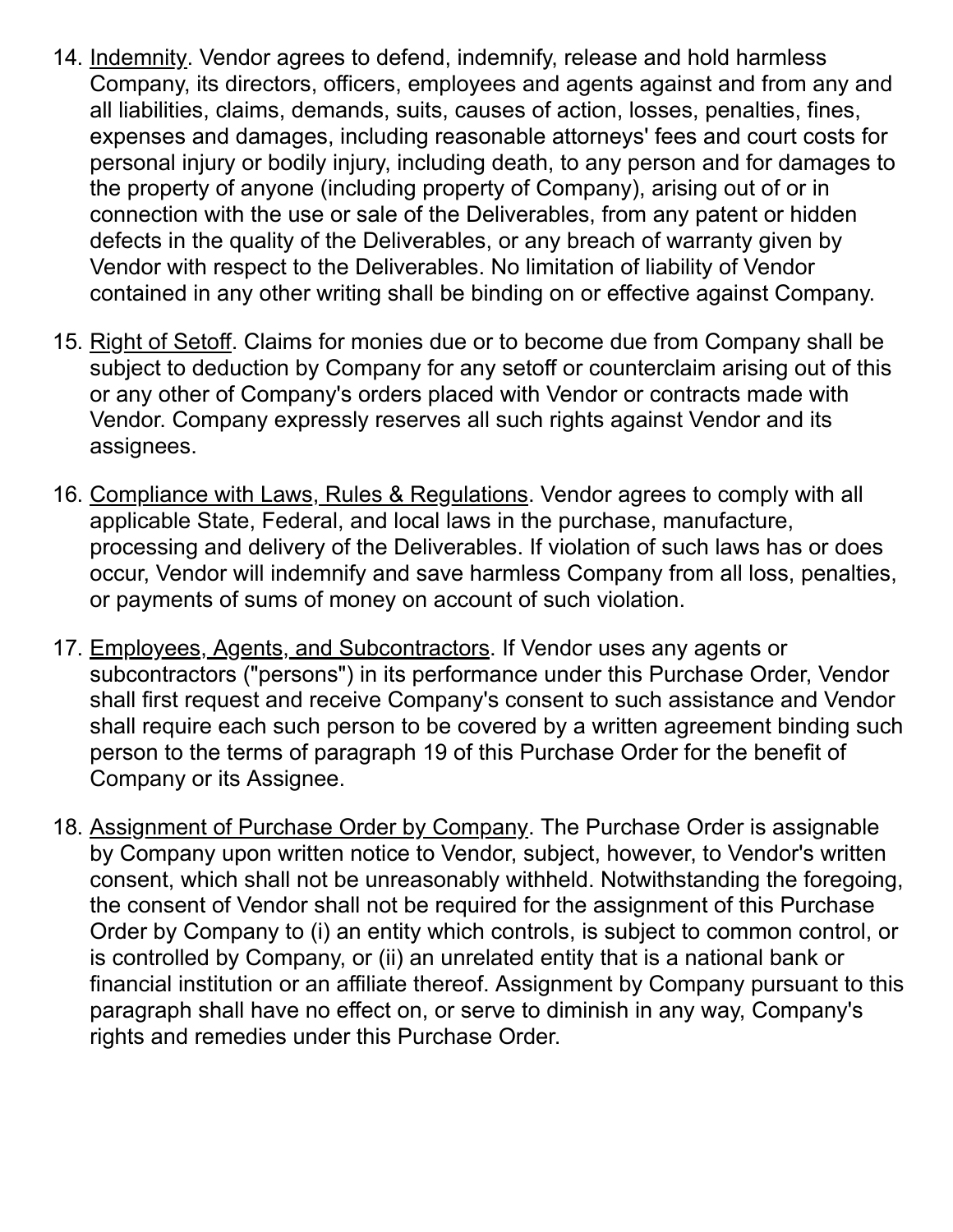- 19. Protection of Confidential Information. Vendor acknowledges and agrees that Company's business and future success depends on the preservation of the trade secrets and other confidential information of Company and its affiliates, licensors, suppliers, customers and prospective customers ("Confidential Information"). The Confidential Information includes, without limitation, the Deliverables and all specifications, drawings, prototypes, technical information, patent applications and information, procedural and business and financial information, product and marketing plans, personnel information, know-how and any ideas, concepts, product, methods, inventions, procedures or information that are proprietary to Company, its affiliates, its licensors or its actual or prospective suppliers of customers or that Company is required to keep confidential, whether developed by or provided to Vendor. Vendor agrees to protect and to preserve as confidential during and after the term of this Purchase Order all the Confidential Information at any time known to Vendor. Vendor agrees to take appropriate action to protect and preserve the confidentiality of the Confidential Information and at a minimum to utilize the same effort to safeguard such Confidential Information as it utilizes to protect its own confidential or proprietary information. Vendor shall not disclose any of the Confidential Information without the prior written consent of Company, and Vendor shall neither use nor allow others to use any of the Confidential Information for any purpose other than for the sole benefit of Company as authorized by the Purchase Order, unless specifically approved in writing in advance by Company. Vendor's obligation under this paragraph shall survive any completion or termination of this Purchase Order. Because a violation by Vendor of the provisions of this paragraph could cause irreparable injury to Company and there is no remedy at law for such violation, Company shall be entitled, in addition to all other remedies available at law or in equity, to equitable relief, including injunction and specific performance without posting a bond, as a remedy for any such violations. In the event Company incurs any expenses by reason of Vendor's breach of any term of this paragraph, such actual expenses, including, but not limited to, attorneys' fees, court costs and other expenses, shall be paid by Vendor to Company.
- 20. Notices. All notices and approvals shall be in writing and given (i) in person; (ii) if mailed, by registered or certified mail, postage and charges prepaid to the address in this paragraph; or (iii) by a national courier service. Notices shall be effective on the earlier of the actual receipt or five (5) days after mailing. All notices to the Vendor shall be directed to the address set forth on the face of this Purchase Order. All notices to Company shall be directed to:

Mechatronics, Inc., 8152 - 304th Avenue SE Preston, WA 98050 Telephone: 425- 222-5900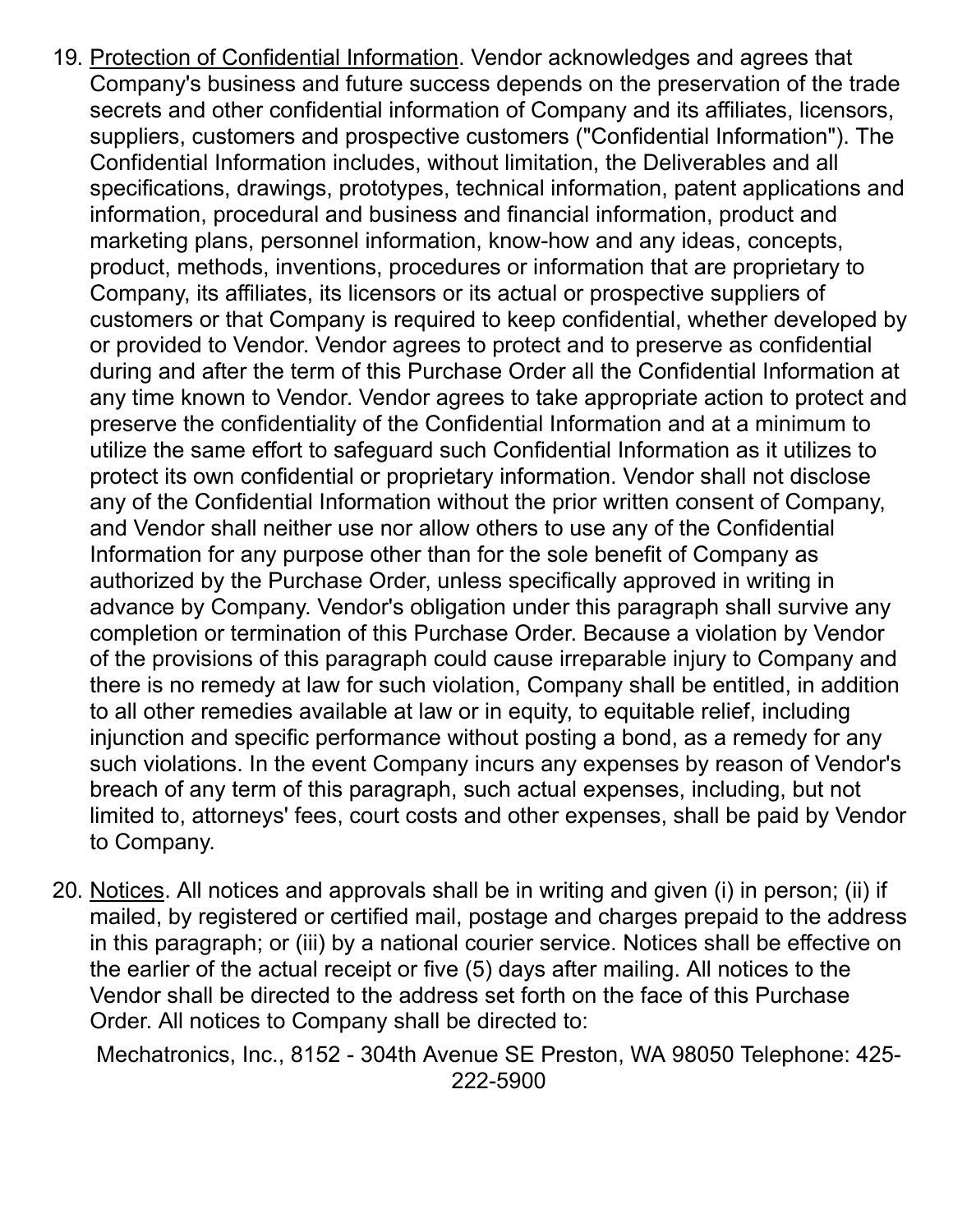- 21. No Assignment by Vendor. Vendor's obligations under this Purchase Order are personal and are not assignable to others and any purported assignment shall be void. Without limiting the generality of the foregoing, Company shall have no obligation to pay any invoice designating that payment be made to anyone other than Vendor, provided however, that following receipt by Vendor directing Company to pay a third party, payment in accordance with any such notice shall conclusively satisfy the obligations to Vendor with respect to this Purchase Order.
- 22. Relation of Parties. The relationship of the parties is one of independent contractors, and neither Vendor nor Company intend to create any partnership, joint venture, employment, or agency. Vendor shall not represent to anyone that Vendor is an agent of Company or otherwise authorized to bind or commit Company in any way.
- 23. Governing Law. This Purchase Order shall be governed by and interpreted in accordance with the laws of the State of Washington which are in force on the date of this Purchase Order without reference to the United Nations Convention on Contracts for the International Sale of Goods. Unless the context requires otherwise, all terms used in this Purchase Order and that are defined in the UCC shall have the meaning stated in the UCC.
- 24. Arbitration. Any dispute, difference, controversy or claim touching or arising out of or relating to any contract for the sale of Deliverables hereunder or a breach thereof, which cannot be resolved over a period of at least ninety days shall be resolved by arbitration conducted in the English language in Seattle, Washington and administered by American Arbitration Association ("AAA") or Judicial Arbitration and Mediation Service ("JAMS"). There shall be a single arbitrator appointed by the AAA/JAMS. The prevailing party in any such proceeding shall be entitled to an award of its reasonable attorneys' fees and other costs, including the fees and expenses of the arbitrator and AAA/JAMS, provided that the same may be apportioned by the arbitrator if he or she determines that each party has prevailed in part. The arbitrator's decision shall be final and binding upon the parties, and the award made by the arbitrator may be filed in any court of competent jurisdiction and execution issued thereof. Nothing in this paragraph shall limit the right of Company to exercise at any time self-help remedies under the UCC as adopted in Washington.
- 25. Severability. If any provision of the Purchase Order is or becomes void or unenforceable, the other provisions shall remain valid and enforceable.